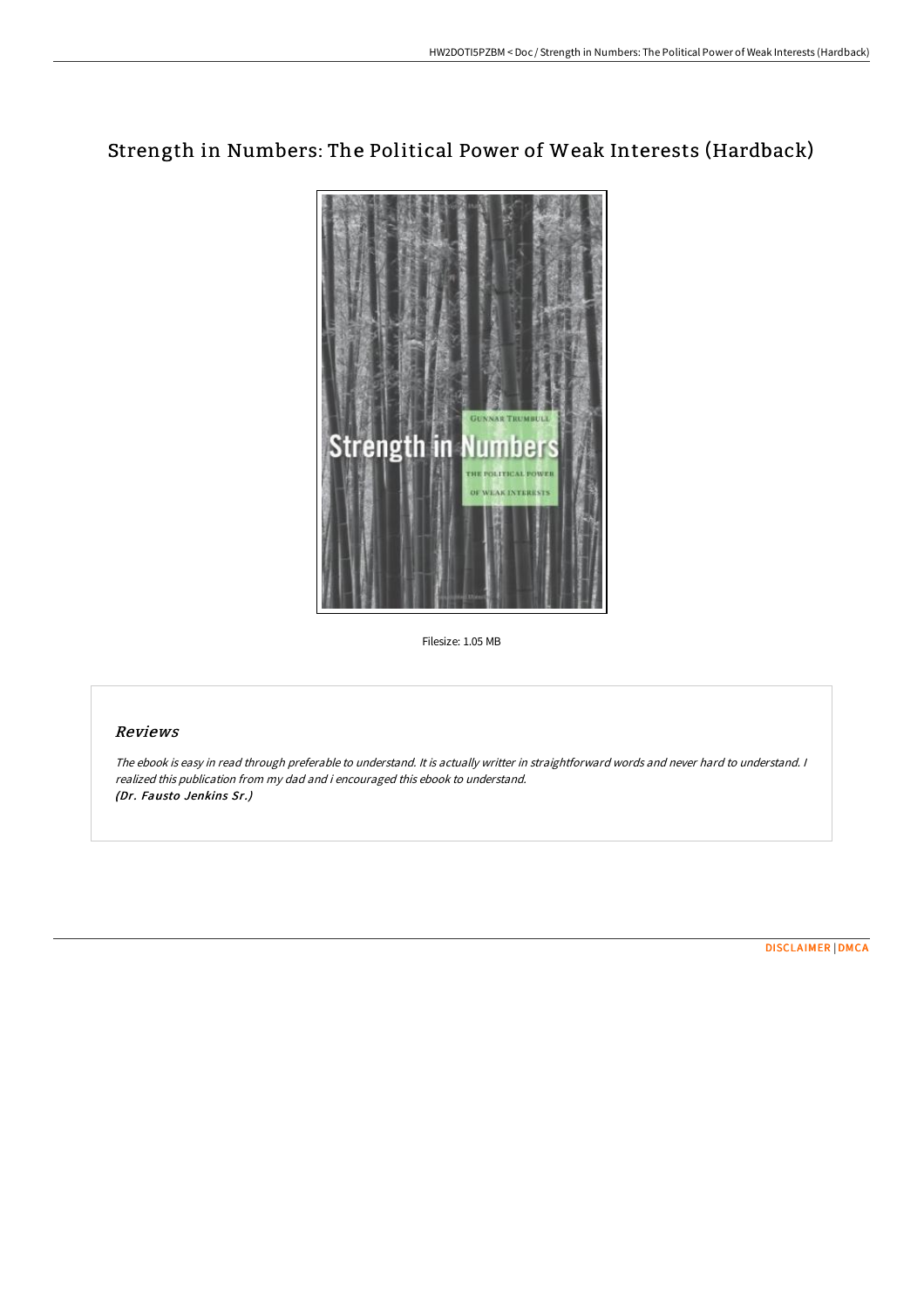### STRENGTH IN NUMBERS: THE POLITICAL POWER OF WEAK INTERESTS (HARDBACK)



**DOWNLOAD PDF** 

HARVARD UNIVERSITY PRESS, United States, 2012. Hardback. Condition: New. Language: English . Brand New Book. Many consumers feel powerless in the face of big industry s interests. And the dominant view of economic regulators (influenced by Mancur Olson s book The Logic of Collective Action, published in 1965) agrees with them. According to this view, diffuse interests like those of consumers are too difficult to organize and too weak to influence public policy, which is determined by the concentrated interests of industrial-strength players. Gunnar Trumbull makes the case that this view represents a misreading of both the historical record and the core logic of interest representation. Weak interests, he reveals, quite often emerge the victors in policy battles. Based on a cross-national set of empirical case studies focused on the consumer, retail, credit, pharmaceutical, and agricultural sectors, Strength in Numbers develops an alternative model of interest representation. The central challenge in influencing public policy, Trumbull argues, is not organization but legitimation. How do diffuse consumer groups convince legislators that their aims are more legitimate than industry s? By forging unlikely alliances among the main actors in the process: activists, industry, and regulators. Trumbull explains how these legitimacy coalitions form around narratives that tie their agenda to a broader public interest, such as expanded access to goods or protection against harm. Successful legitimizing tactics explain why industry has been less powerful than is commonly thought in shaping agricultural policy in Europe and pharmaceutical policy in the United States. In both instances, weak interests carried the day.

 $\overline{p}$ Read Strength in Numbers: The Political Power of Weak Interests [\(Hardback\)](http://digilib.live/strength-in-numbers-the-political-power-of-weak-.html) Online  $\blacksquare$ Download PDF Strength in Numbers: The Political Power of Weak Interests [\(Hardback\)](http://digilib.live/strength-in-numbers-the-political-power-of-weak-.html)